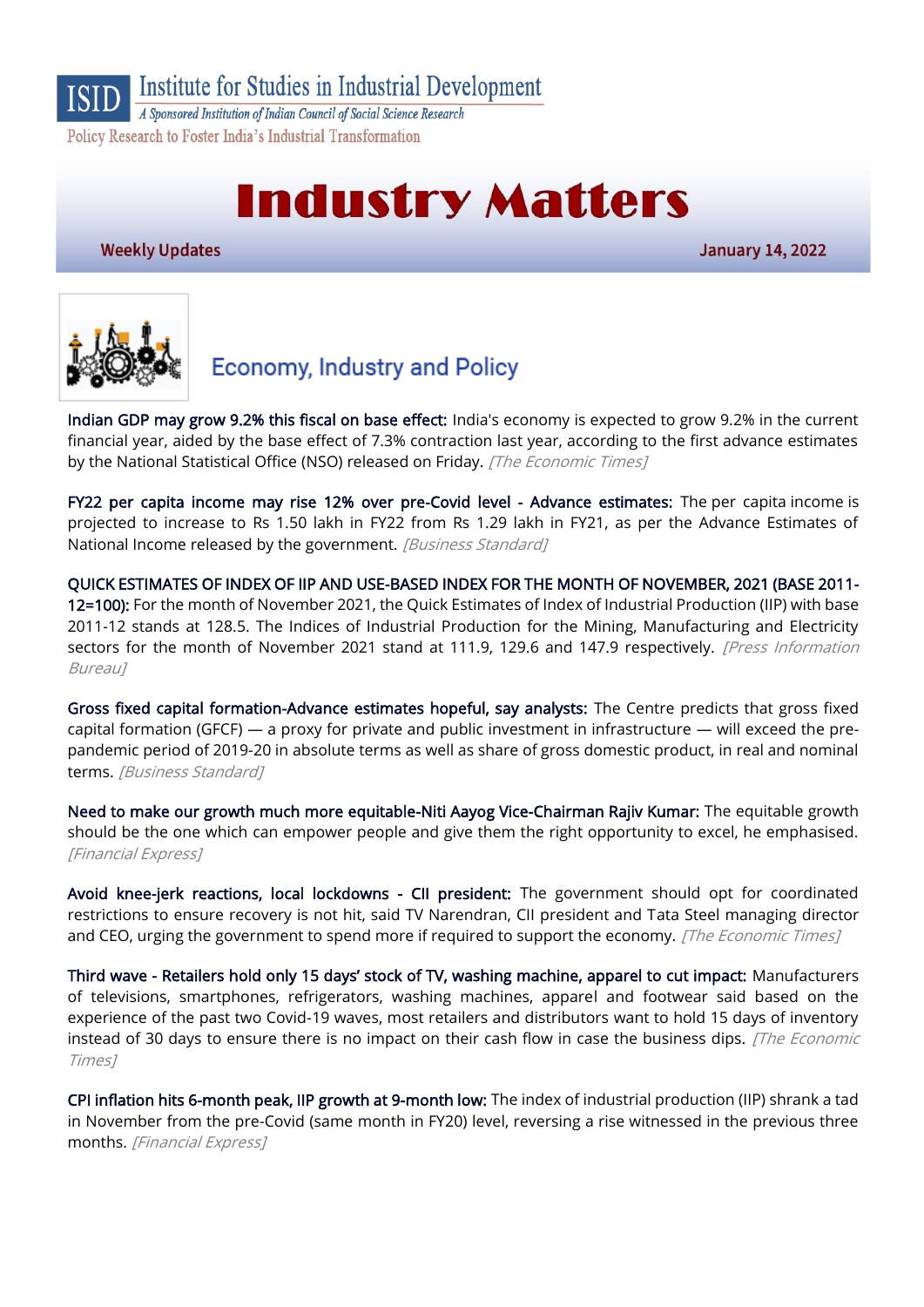[E-way bill generation moderates:](https://www.financialexpress.com/economy/e-way-bill-generation-moderates/2403261/) Daily e-way bill generation under the goods and services tax (GST) system came in at 20.45 lakh for the first nine days of January, 11% lower than the daily average for December, reflecting a moderation in goods dispatches. [Financial Express]

[Capex set to cross pre-Covid levels; household expenditure, consumption lag:](https://www.business-standard.com/article/economy-policy/household-consumption-still-below-pre-covid-levels-advance-estimates-show-122010701046_1.html) In absolute inflation-adjusted terms, real gross fixed capital formation (GFCF) is projected at Rs 48.5 trillion for FY22, compared with provisional estimates (PE) of Rs 42.2 trillion in FY21 and Rs 47.3 trillion in FY20. [Business Standard]

[115 companies file applications under PLI scheme for auto sector:](https://economictimes.indiatimes.com/industry/auto/auto-news/115-companies-file-applications-under-pli-scheme-for-auto-sector/articleshow/88814866.cms) As many as 115 companies applied for the Rs 25,938 crore Production Linked Incentive (PLI) scheme for the automotive and the auto component sector notified by the government in September last year. [The Economic Times]

[Vision India@2047 by May with targets for this decade:](https://economictimes.indiatimes.com/news/economy/policy/vision-india2047-by-may-with-targets-for-this-decade/articleshow/88862602.cms) The Centre has begun work on a blueprint for India@2047- a vision plan for a 'future ready India' that befits the 100th year of Indian Independence.  $[The]$ Economic Times]

[Budget 2022-23 - Worst-hit sectors may get credit guarantee breather:](https://www.business-standard.com/article/economy-policy/budget-2022-23-worst-hit-sectors-may-get-credit-guarantee-breather-122010700043_1.html) According to highly placed sources, the finance ministry is likely to extend ECLGS and other loan guarantee schemes for micro, small and medium enterprises (MSMEs), hospitality and tourism sector, and the health infrastructure beyond March 31. [Business Standard<sub>1</sub>



### **Foreign Investment**

[India considering easing curbs on some Chinese investment, sources say:](https://economictimes.indiatimes.com/news/economy/policy/india-considering-easing-curbs-on-some-chinese-investment-sources-say/articleshow/88829058.cms) Currently, Prime Minister Narendra Modi's government scrutinizes all investment proposals from companies that are either based in countries that share a land border with India or have an investor from one of these nations. [The Economic Times]

[India Inc's overseas direct investment dips over 8% to \\$2.05 bn in Dec 21:](https://www.business-standard.com/article/economy-policy/india-inc-s-overseas-direct-investment-dips-over-8-to-2-05-bn-in-dec-21-122011001338_1.html) Outward foreign direct investment by Indian companies fell by over 8 per cent to USD 2.05 billion in December 2021 in the current fiscal, data from the Reserve Bank of India (RBI) showed on Monday. [Business Standard]

[Govt set to allow 20% foreign direct investment in LIC ahead of listing:](https://www.business-standard.com/article/companies/govt-set-to-allow-20-foreign-direct-investment-in-lic-ahead-of-listing-122011001520_1.html) The Centre has decided to allow 20 per cent foreign direct investment in the Life Insurance Corporation of India (LIC), like in the case of public sector banks (PSBs), according to people in the know. [Business Standard]



### **Trade Policy and Competitiveness**

[Exports rise 33% to \\$7.63 billion during Jan 1-7 period - Govt data:](https://www.business-standard.com/article/economy-policy/exports-rise-33-to-7-63-billion-during-jan-1-7-period-govt-data-122011101042_1.html) The country's exports grew 33.16 per cent to USD 7.63 billion during January 1-7 period on account of healthy performance by various sectors, including engineering, petroleum and gems and jewellery, according to preliminary data from the commerce ministry. [Business Standard]

[UK announces launch of free trade agreement negotiations with India:](https://www.business-standard.com/article/international/uk-announces-launch-of-free-trade-agreement-negotiations-with-india-122011300059_1.html) British Prime Minister Boris Johnson said an FTA would take the country's historic partnership with India to the next level, and highlighted Scotch whisky, financial services and cutting-edge renewable technology among some of the key sectors set to benefit. [Business Standard]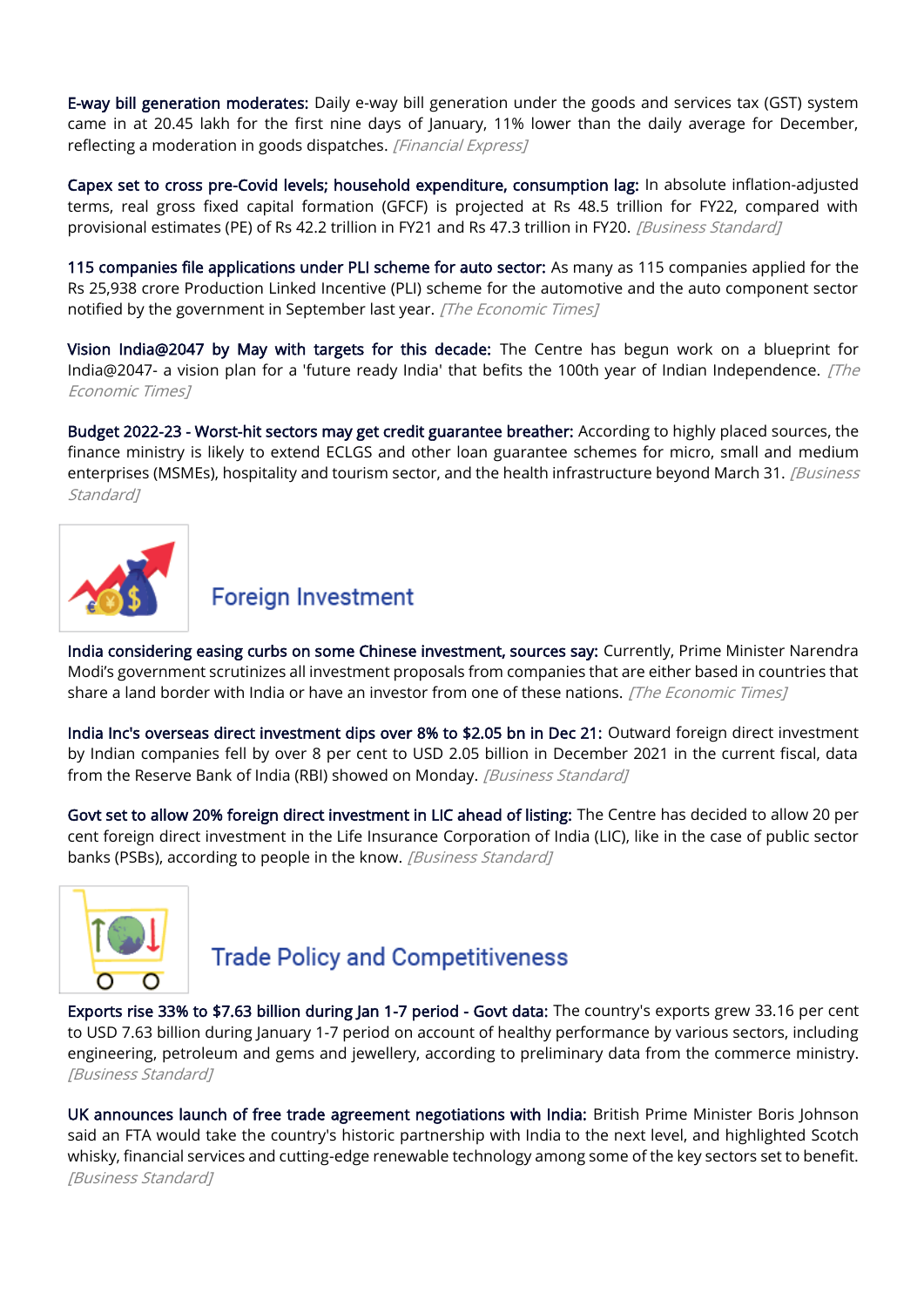[Exports from STPI units seen at over Rs 5 lakh crore in FY22 despite Omicron wave:](https://economictimes.indiatimes.com/news/economy/foreign-trade/exports-from-stpi-units-seen-at-over-rs-5-lakh-crore-in-fy22-despite-omicron-wave/articleshow/88790416.cms) The value of software exports from the Software Technology Parks of India units is expected to be at over Rs 5 lakh crore during FY22, almost similar levels or a tad higher than the previous year, Arvind Kumar, Director General of STPI said. [The Economic Times]

[Trincomalee oil tank deal a result of 30 years of Indo-Lankan effort:](https://economictimes.indiatimes.com/news/economy/foreign-trade/trincomalee-oil-tank-deal-a-result-of-30-years-of-indo-lankan-effort/articleshow/88766921.cms) The India-Sri Lanka deal to jointly redevelop the Trincomalee oil tank farms signed on Thursday, the eve of Chinese foreign minister Wang Yi's Colombo visit, is a result of an arduous effort undertaken by the two neighbours over the last three decades.  $\sqrt{The}$ Economic Times]

[India, South Korea to discuss market access issues on Tuesday:](https://www.business-standard.com/article/economy-policy/india-south-korea-to-discuss-market-access-issues-on-tuesday-122011100050_1.html) Concerns regarding a trade deficit, which is in favour of the East Asian nation, will also be taken up during a bilateral meeting between Commerce and Industry Minister Piyush Goyal and Trade Minister of the Republic of Korea Han-koo Yeo. [Business Standard]



#### **Corporate Governance**

[Budget 2022 - Firms want FM to pave way for foreign listing:](https://economictimes.indiatimes.com/news/economy/policy/budget-2022-firms-want-fm-to-pave-way-for-foreign-listing/articleshow/88745836.cms) Many companies and their advisors have reached out to the government and sought a change to existing regulations that will allow unlisted Indian companies to list abroad. [The Economic Times]

[At CES, tech alliances firm up in the self-driving car wars:](https://economictimes.indiatimes.com/industry/auto/auto-news/at-ces-tech-alliances-firm-up-in-the-self-driving-car-wars/articleshow/88757955.cms) Major automakers like General Motors Co , Ford Motor Co and Volvo Cars deepened ties with key technology partners this week to gird for the fight against electric car challenger Tesla Inc and Apple Inc as it revs up to enter the market. [The Economic Times]

[POSCO, Adani Group sign pact to set up steel plant in Gujarat:](https://economictimes.indiatimes.com/industry/indl-goods/svs/steel/posco-adani-group-sign-pact-to-set-up-steel-plant-in-gujarat/articleshow/88868666.cms) Industrialist Gautam Adani-led Adani Group has signed a pact with South Korea's POSCO to explore business opportunities in sectors like steel, renewable energy among others. [The Economic Times]

[Vedanta is willing to spend as much as \\$12 bn to acquire BPCL:](https://www.livemint.com/companies/news/vedanta-puts-12-billion-price-tag-to-acquire-bpcl-11642070967927.html) Vedanta Group is willing to spend \$12 billion to acquire India's state-owned refiner Bharat Petroleum Corp., an asset sale that's among the nation's biggest and which has faced delays in completion. [Mint]



#### **MSMEs and Start-ups**

[Piyush Goyal appeals to industry to prepay MSMEs to boost employment:](https://www.business-standard.com/article/economy-policy/piyush-goyal-appeals-to-industry-to-prepay-msmes-to-boost-employment-122011300100_1.html) Commerce and Industry Minister Piyush Goyal on Wednesday asked industry bodies to prepay Medium, Small and Micro Enterprises (MSME) to safeguard their viability and to boost employment and growth. [Business Standard]

[Let's target to create 75 more unicorns by 2022-end - Piyush Goyal:](https://www.business-standard.com/article/economy-policy/let-s-target-to-create-75-more-unicorns-by-2022-end-piyush-goyal-122011100016_1.html) Indian start-ups should look to create an additional 75 unicorns in 2022, continuing last year's momentum, commerce and industry minister Piyush Goyal said on Monday. India is now home to 82 unicorns, with more than half of them joining the club in 2021 alone. [Business Standard]

[SMEs lose Rs 67 lakh annually due to outdated ways of managing finances Study:](https://economictimes.indiatimes.com/small-biz/sme-sector/smes-lose-rs-67-lakh-annually-due-to-outdated-ways-of-managing-finances-study/articleshow/88827918.cms) The study attempted to answer some questions around digital adoption by SMEs and what is stopping them from modernizing their finance function. [The Economic Times]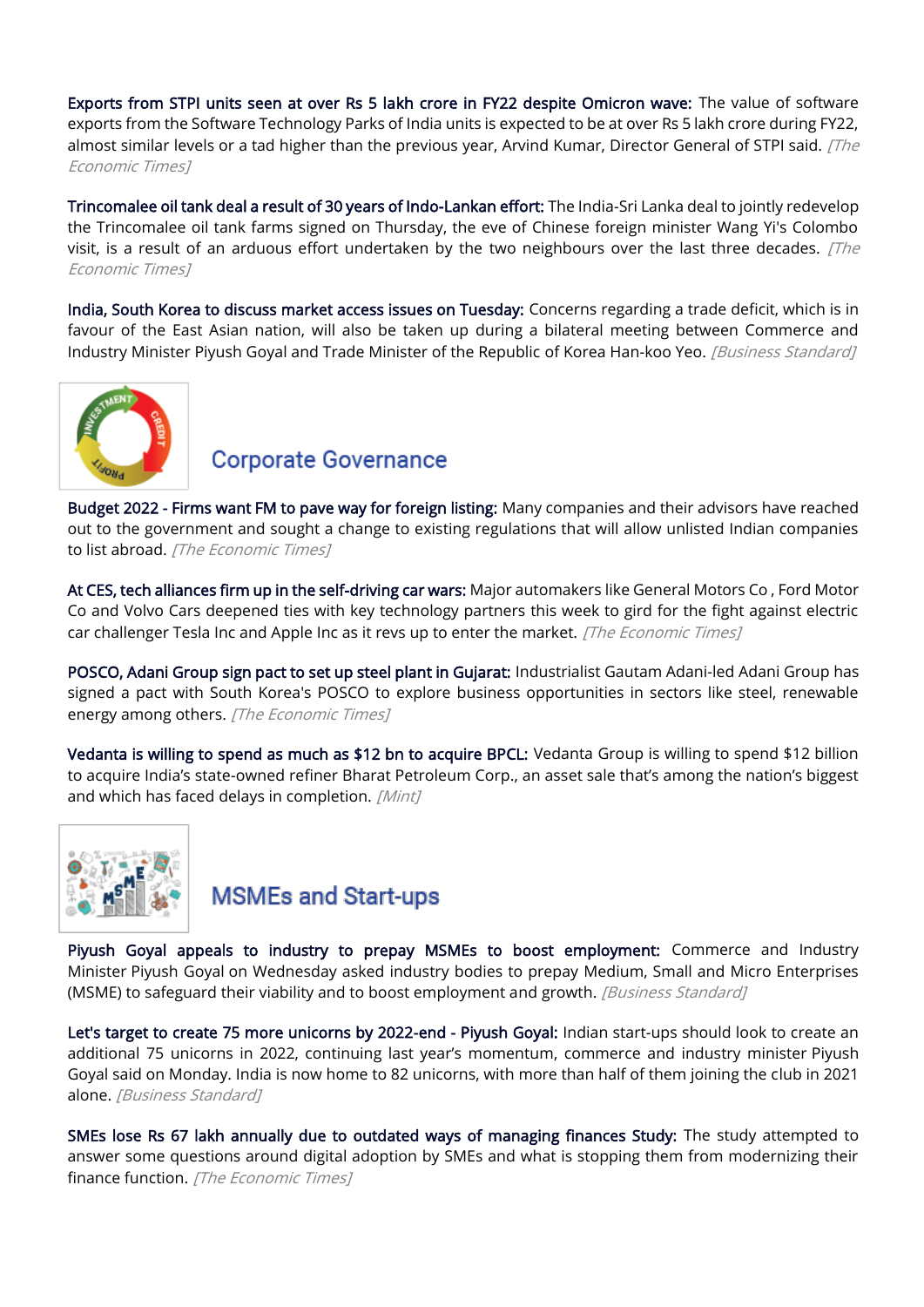[ECLGS stopped 14% of loans from slipping into NPA, says SBI report:](https://www.business-standard.com/article/economy-policy/eclgs-stopped-14-of-loans-from-slipping-into-npa-says-sbi-report-122010700050_1.html) The Emergency Credit Line Guarantee Scheme (ECLGS) for micro, small, and medium enterprises (MSME), one of the government's key planks in reviving economic activity, has prevented 1.35 million MSME accounts from going under, according to a report by State Bank of India released on Thursday. [Business Standard]



## **Employment and Industrial Relations**

[India's formal sector employment up by 0.2 million in July](https://economictimes.indiatimes.com/news/economy/indicators/indias-formal-sector-employment-up-by-0-2-million-in-july-september-quarter/articleshow/88808248.cms)-September quarter: As per the quarterly employment survey for the second quarter of the current fiscal, 31.0 million jobs were created in the country in the given quarter compared to 30.8 million in the April-June quarter of 2021. [The Economic Times]

[At current pace, MGNREGA will need minimum Rs 1 trillion budget next fiscal:](https://www.business-standard.com/article/economy-policy/at-current-pace-mgnrega-will-need-minimum-rs-1-trillion-budget-next-fiscal-122011201452_1.html) The sustained strong demand for MGNREGA despite resumption of normal economic activity across the country, as seen from the latest data, has triggered calls for adequately funding the scheme in the coming Budget to kick start rural recovery. [Business Standard]

[Covid-19 pandemic fuels a global crisis in employment, shows data:](https://www.business-standard.com/article/economy-policy/covid-19-pandemic-fuels-a-global-crisis-in-employment-shows-data-122011000010_1.html) The Covid-19 pandemic created a global crisis in employment. Microsoft estimates that global unemployment may have exceeded a quarter of a billion people by the end of 2020. [Business Standard]

[Smaller states fare better at providing MGNREGS jobs:](https://www.hindustantimes.com/india-news/smaller-states-fare-better-at-providing-mgnregs-jobs-101641580847422-amp.html) While just 28.7% of the total enrolled MGNREGS workers found work in Bihar, 93% of those in Mizoram have benefitted, according to the government data. Nine out of every ten enrolled workers have got a job under MGNREGS in the state of Mizoram in this financial year, as have 74% in Chhattisgarh. [Hindustan Times]

[Total employment in 9 select sectors rises to 3.10 cr in July-Sep 2021:](https://economictimes.indiatimes.com/news/economy/indicators/total-employment-in-9-select-sectors-rises-to-3-10-cr-in-july-sep-2021/articleshow/88805596.cms) Total employment generated by nine select sectors stood at 3.10 crore in the July-September 2021 quarter, which is 2 lakh more than that of the April-June period, according to a quarterly employment survey by the labour ministry released on Monday. [The Economic Times]



#### **Industrial Finance**

[Budget 2022 - Assocham pitches for permanent refinance window for NBFC sector:](https://economictimes.indiatimes.com/industry/banking/finance/budget-2022-assocham-pitches-for-permanent-refinance-window-for-nbfc-sector/articleshow/88788535.cms) Industry body Assocham has recommended setting up a refinance window for the NBFC sector and making banks' lending to nonbanking financial companies under priority sector permanent for the upcoming Union Budget. [The Economic Times]

[State-run lenders ask private peers to raise bad bank stake:](https://economictimes.indiatimes.com/industry/banking/finance/banking/state-run-lenders-ask-private-peers-to-raise-bad-bank-stake/articleshow/88865640.cms) Last year in September, the union cabinet had given its approval for guarantees of Rs 30,600 crore to back security receipts issued by NARCL for acquiring stressed loan assets from banks. [The Economic Times]

[Credit growth visible across sectors - SBI research report:](https://www.financialexpress.com/economy/credit-growth-visible-across-sectors-sbi-research-report/2405138/) Sectors such as healthcare, commercial real estate, pharmaceuticals, infrastructure, NBFCs and construction will be the prime beneficiaries of such non-PSU credit. [Financial Express]

[CreditAccess, Suryoday post double-digit loan growth in December:](https://economictimes.indiatimes.com/industry/banking/finance/creditaccess-grameen-sees-near-20-jump-in-gross-loans/articleshow/88802891.cms) CreditAccess Grameen, India's largest NBFC-MFI, said its gross loan portfolio rose 19.4% year-on-year to Rs 12,180 crore at the end of December 2021. [The Economic Times]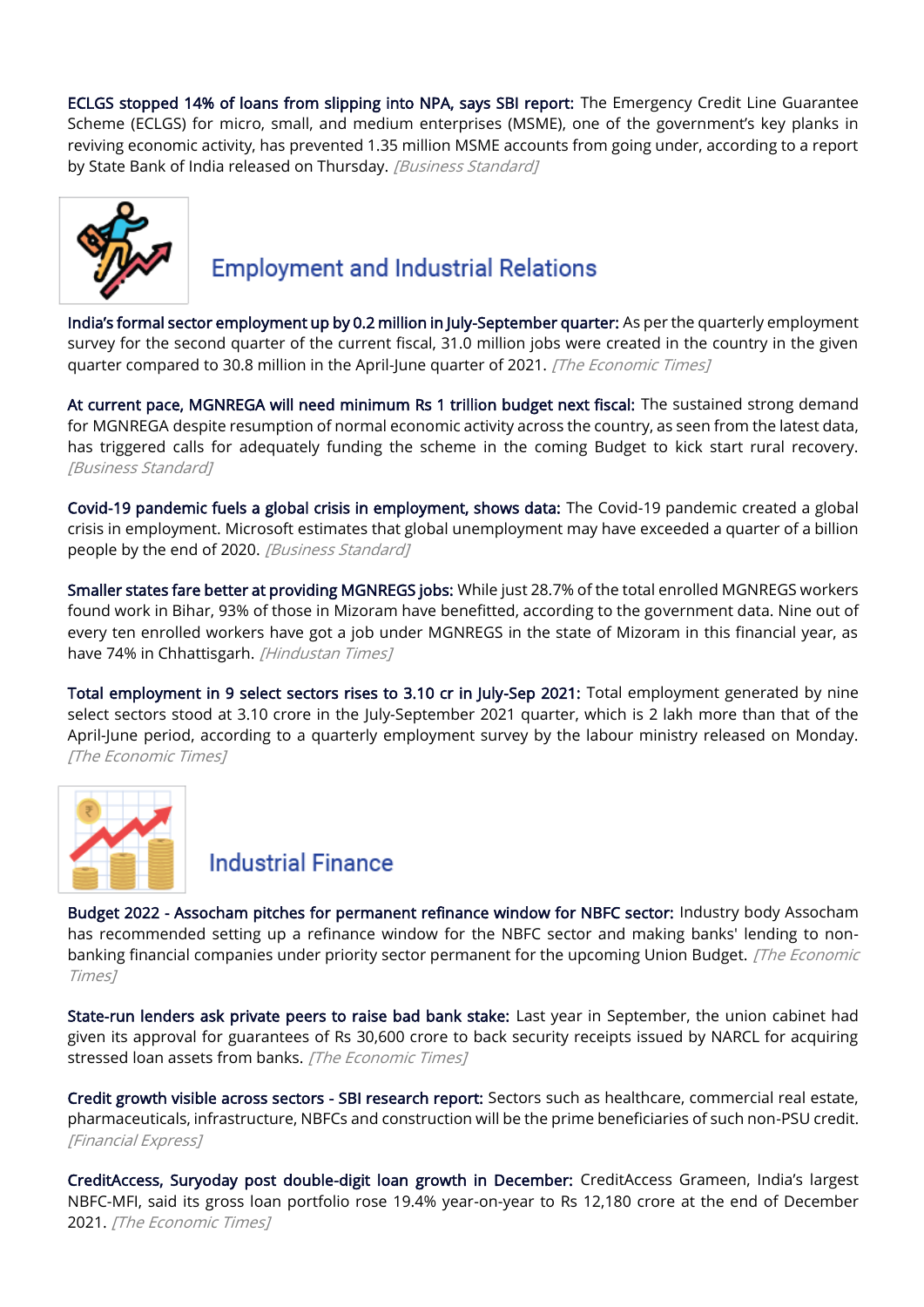

#### **Technology and Innovation**

[Big data analytics forecasted to be the most in-demand skill in 2022 - Monster Annual Trends Report:](https://economictimes.indiatimes.com/jobs/big-data-analytics-forecasted-to-be-the-most-in-demand-skill-in-2022-monster-annual-trends-report/articleshow/88810818.cms) 96% of companies are definitely planning or likely to plan to hire new staff with relevant skills to fill future big data analytics related roles in 2022. This is most likely going to be the most in-demand role in 2022, says the Monster Annual Trends report. [The Economic Times]

[India climbing up the ladder of emerging tech patents, shows data:](https://www.business-standard.com/article/companies/india-climbing-up-the-ladder-of-emerging-tech-patents-shows-data-122010800056_1.html) Domestic and global companies in emerging technologies have filed over 80,000 applications in India between 2016 and 2020 in areas ranging from Artificial Intelligence (AI), the Internet of Things (IoT), and big data to cloud, Edge, cyber security, and real time processing. [Business Standard]

[Rising digital dependence during pandemic heightening cyber threats - WEF survey:](https://economictimes.indiatimes.com/news/india/rising-digital-dependence-during-pandemic-heightening-cyber-threats-wef-survey/articleshow/88832033.cms) As the world enters the third year of the Covid-19 pandemic, a growing dependence on digital systems has heightened the risks posed by cybersecurity threats globally, while fracture of inter-state relations, widespread youth disillusionment and digital inequality are among top risks for the Indian economy, a new survey showed on Tuesday. [The Economic Times]

[Government optimistic of taking ONDC global, says DPIIT official:](https://economictimes.indiatimes.com/news/economy/policy/government-optimistic-of-taking-ondc-global-says-dpiit-official/articleshow/88817194.cms) The government's intention is not to get into business but create standards through the Open Network for Digital Commerce (ONDC) that it expects will be adopted by the global e-commerce ecosystem, a senior DPIIT official said on Monday. [The Economic Times]



### Industrial Infrastructure, Clusters and SEZs

[PM Modi to inaugurate 11 medical colleges in Tamil Nadu on Wednesday:](https://economictimes.indiatimes.com/news/india/pm-modi-to-inaugurate-11-medical-colleges-in-tamil-nadu-on-wednesday/videoshow/88834903.cms) In order to strengthen health infrastructure in the country, Prime Minister Narendra Modi will inaugurate 11 medical colleges in Tamil Nadu on Wednesday via video conferencing. [The Economic Times]

[Odisha CM launches 13 projects, says state provides 'hassle-free' environment for investors:](https://economictimes.indiatimes.com/news/economy/policy/odisha-cm-launches-13-projects-says-state-provides-hassle-free-environment-for-investors/articleshow/88815595.cms) Odisha Chief Minister Naveen Patnaik on Monday inaugurated two new industrial projects and performed groundbreaking ceremony for 11 others, all of which taken together entails an investment of Rs 2,360 crore. [The Economic Times]



# Sustainable Industrialisation

[India's renewable energy generation capacity addition estimated at 16 GW in FY23, says Icra:](https://www.livemint.com/industry/energy/indias-renewable-energy-generation-capacity-addition-in-fy23-estimated-at-16-gw-11641807620654.html) Growth prospects robust with India's commitment to reducing emissions and meeting 50% energy requirement from renewable sources by 2030," Icra said in a statement on Monday, adding that, "Investment requirement remains large at \$450 billion - \$500 billion to achieve the RE capacity targets by 2030. [Mint]

[Yara debuts world's first autonomous electric container ship:](https://economictimes.indiatimes.com/small-biz/security-tech/technology/yara-debuts-worlds-first-autonomous-electric-container-ship/articleshow/87811846.cms) The world's first fully electric and self-steering container ship, owned by fertiliser maker Yara, is preparing to navigate Norway's southern coast and play its part in the country's plans to clean-up its industry. [The Economic Times]